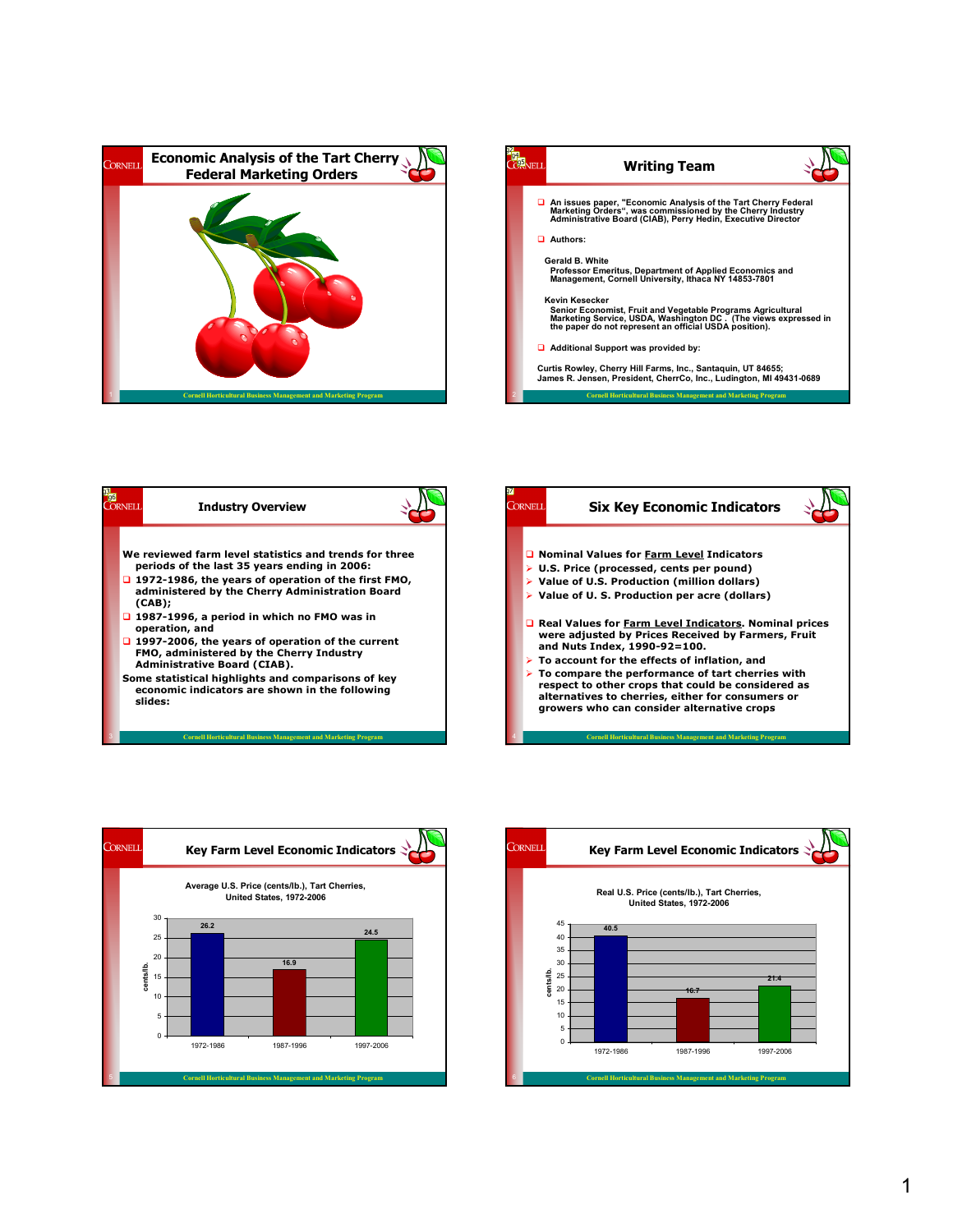| Slide 2        |                                    |  |  |  |
|----------------|------------------------------------|--|--|--|
| g2<br>g4       | gbw2, 11/27/2007                   |  |  |  |
|                | This is a test<br>gbw2, 11/27/2007 |  |  |  |
| g <sub>5</sub> | gbw2, 11/27/2007                   |  |  |  |
| Slide 3        |                                    |  |  |  |
| g3             | gbw2, 11/27/2007                   |  |  |  |
| g6             | gbw2, 11/27/2007                   |  |  |  |
| Slide 4        |                                    |  |  |  |
|                |                                    |  |  |  |

g**7** gbw2, 11/27/2007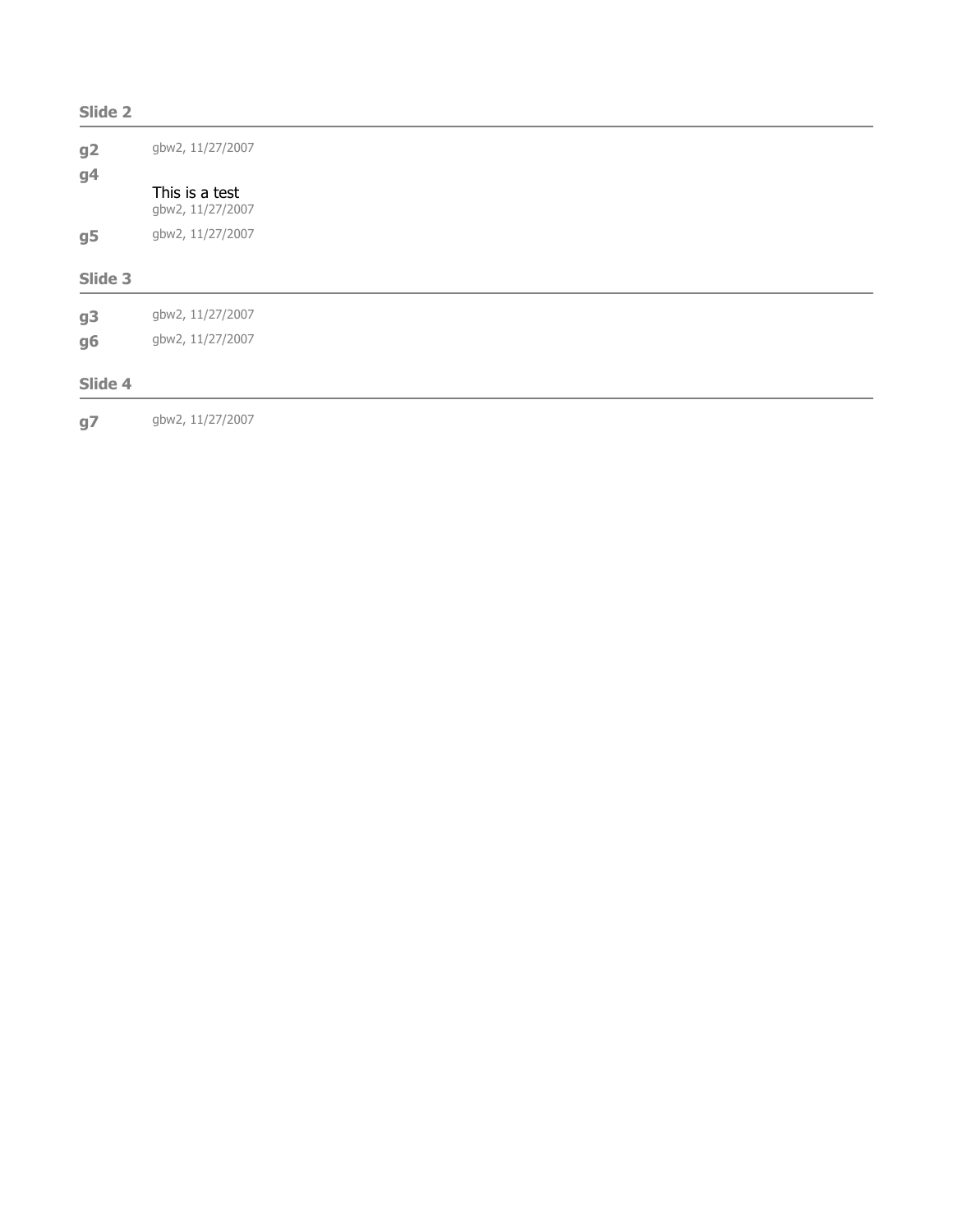











12 Cornell Horticultural Business Management and Marketing Program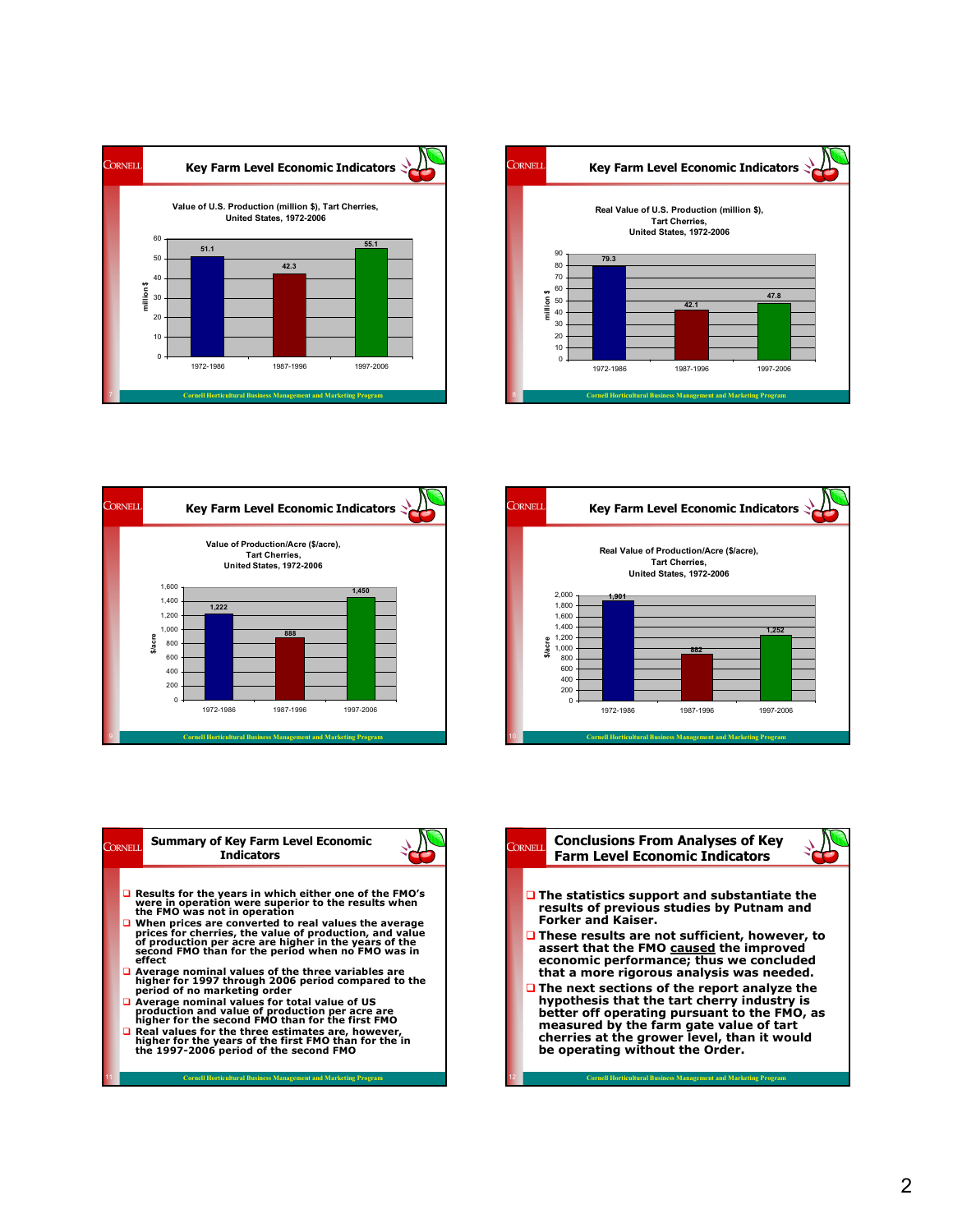









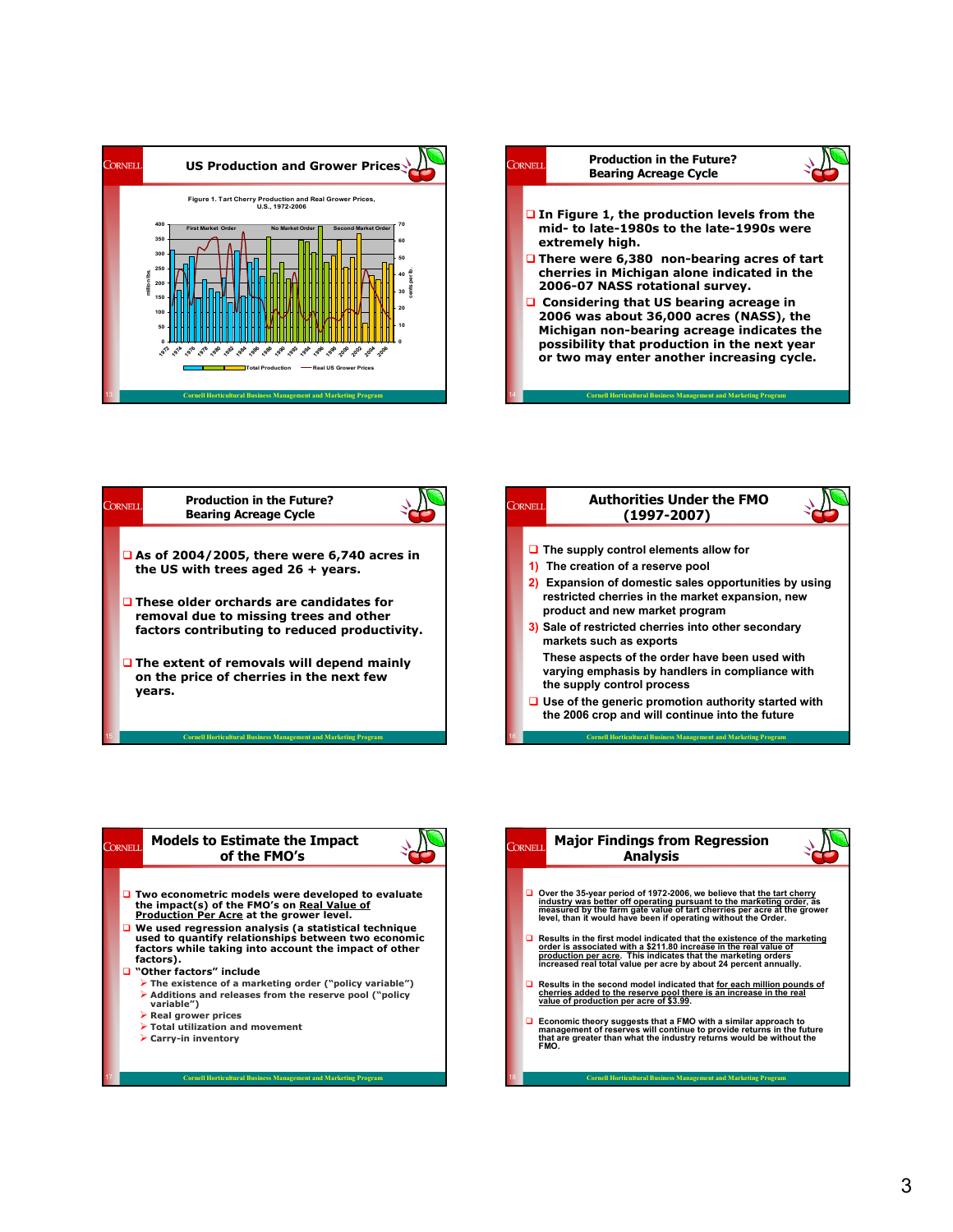









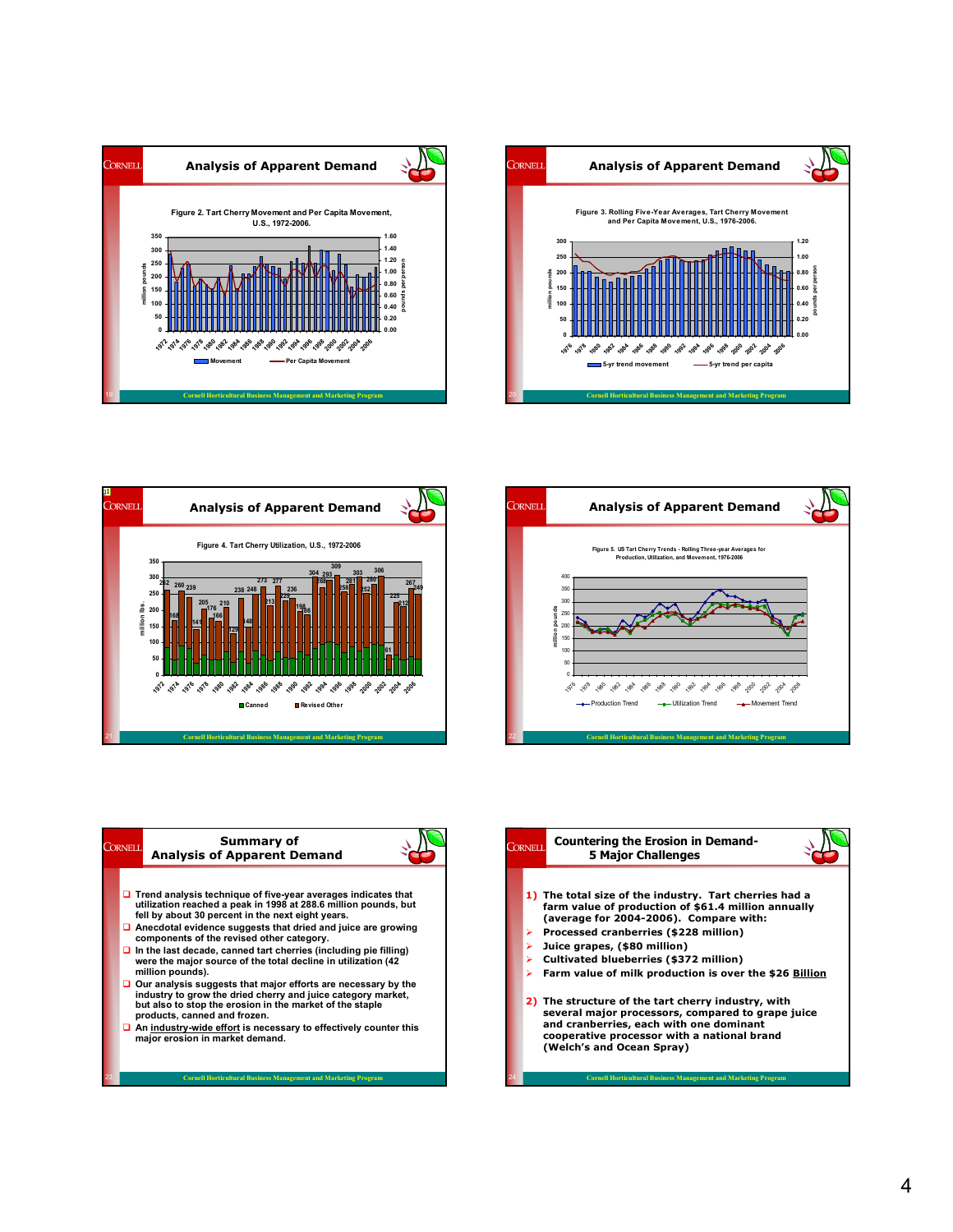## Slide 21

g1 gbw2, 11/27/2007